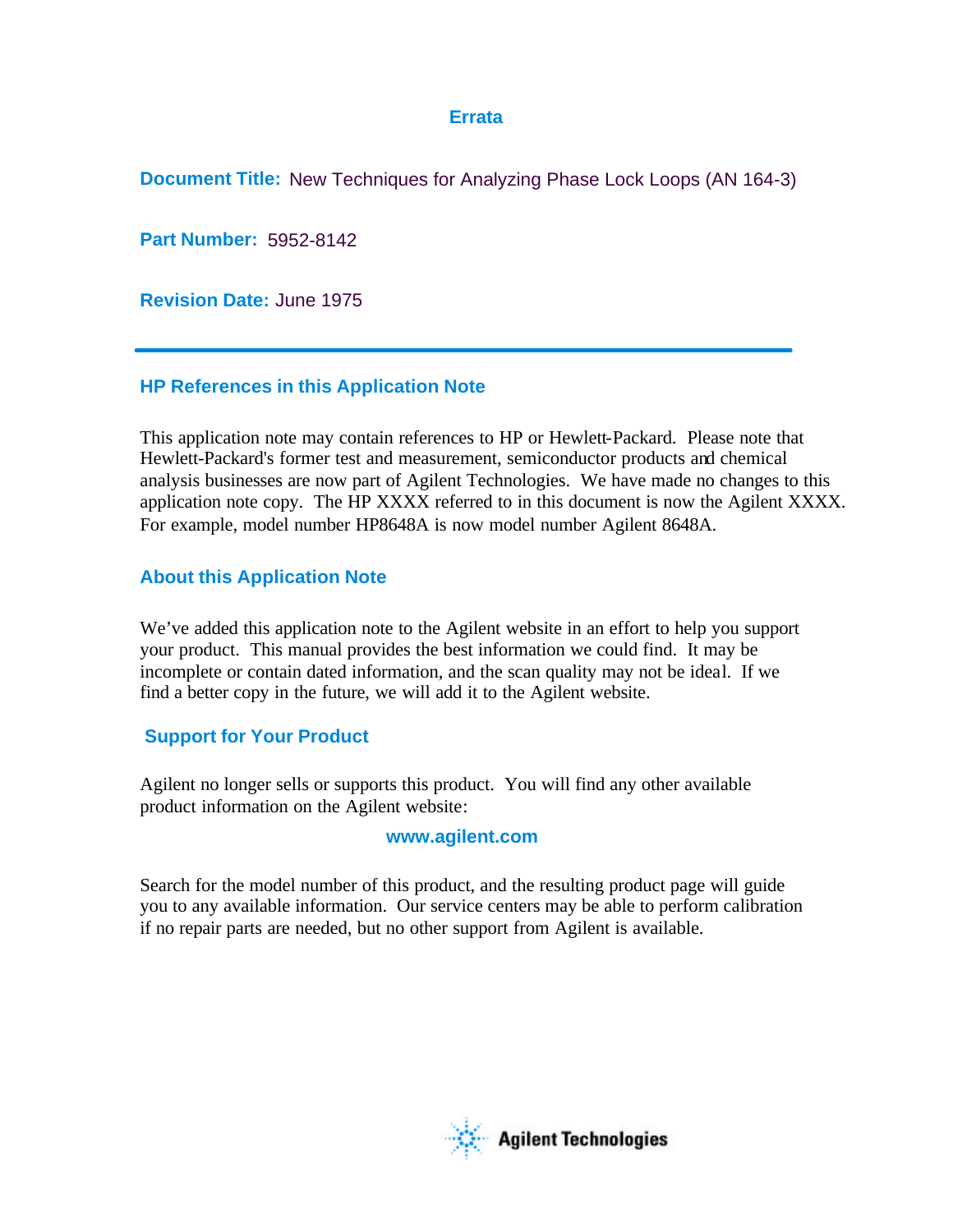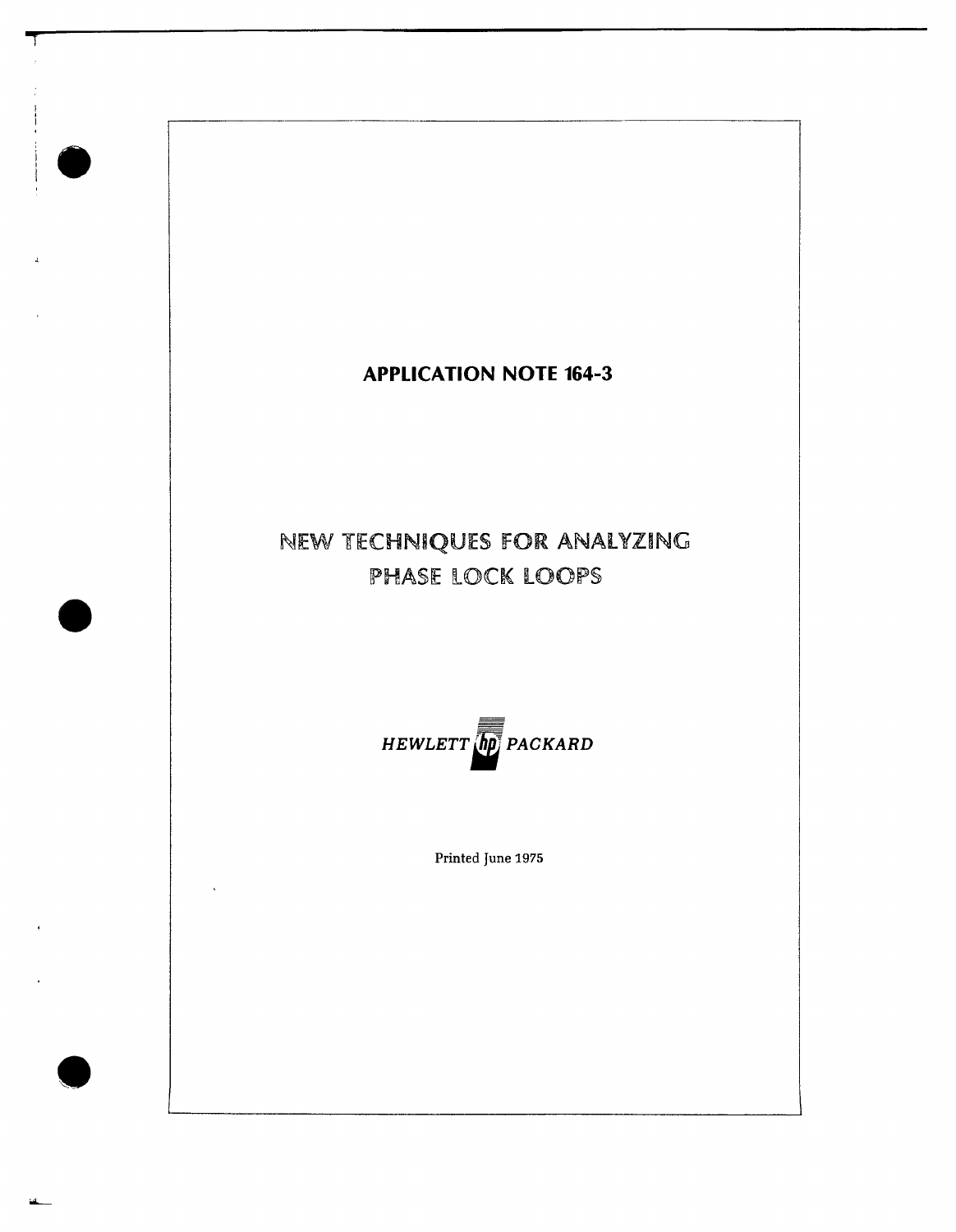# **CONTENTS**

| Page<br><b>INTRODUCTION</b>                | 1  |
|--------------------------------------------|----|
|                                            | 1  |
| Present Methods of Analyzing PLL's         | 1  |
|                                            | 2  |
| PLL Measurements Possible With the 8660A/C | 3  |
| CLOSED LOOP FREQUENCY RESPONSE             | 4  |
| Using a Low Frequency Spectrum Analyzer    | 4  |
|                                            | 5  |
| Measurement Procedure                      | 6  |
|                                            | 7  |
|                                            | 8  |
| Measurement Procedure                      | 9  |
|                                            | 9  |
|                                            | 9  |
| Measurement Procedure                      | 10 |
| CLOSED LOOP TRANSIENT RESPONSE             | 11 |
|                                            | 11 |
| Measurement Procedure                      | 12 |
| PHASE DETECTOR CHARACTERIZATION            | 13 |
|                                            | 14 |
| Measurement Procedure                      | 14 |
| CONCLUSION                                 | 15 |
| <b>APPENDIX</b>                            | 16 |
|                                            | 16 |
| Measurement Procedure                      | 16 |

 $\sim$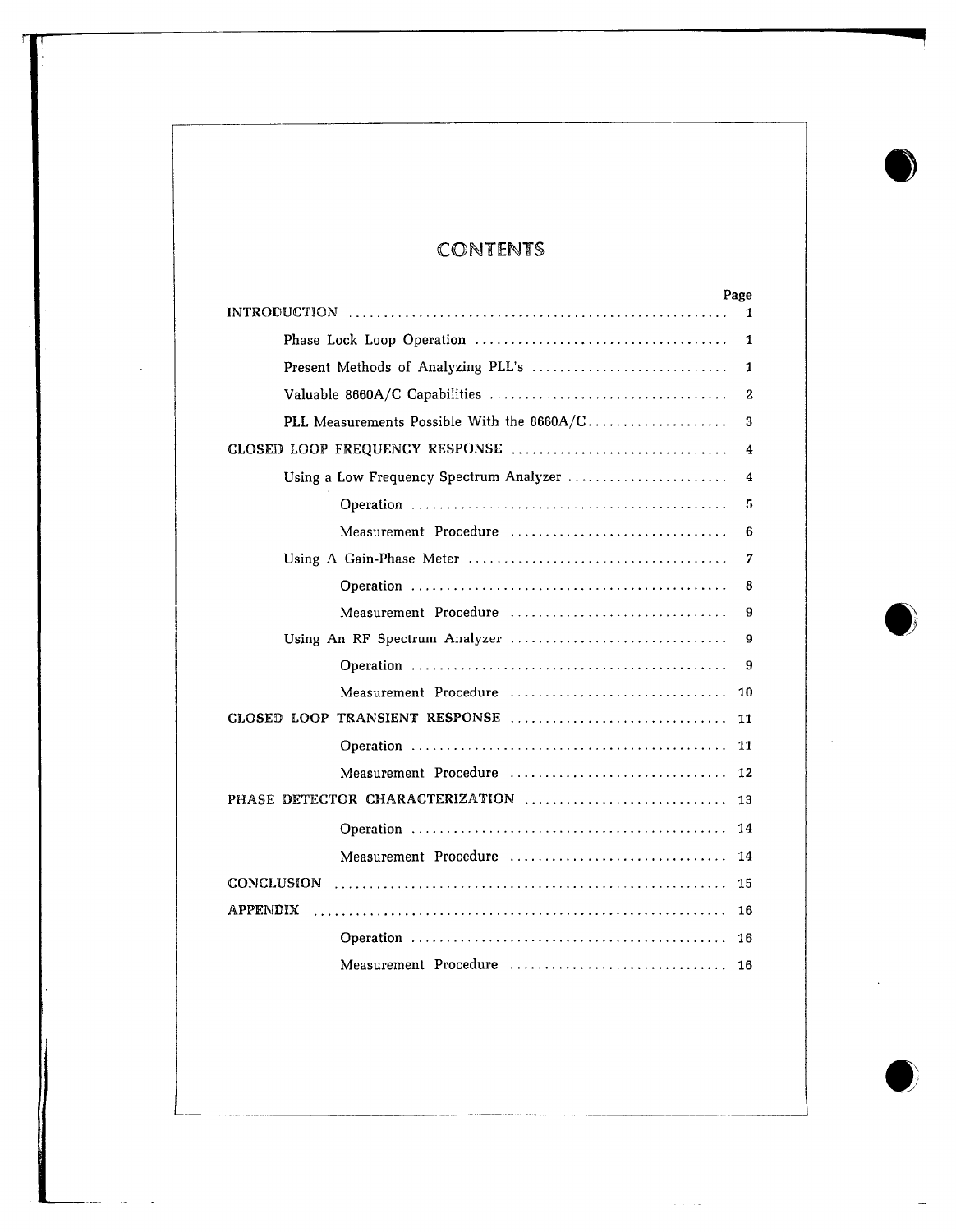Phase lock loops (PLL's) have recently gained in popularity for a wide range of applications. However, because of several basic PLL properties they have been difficult to analyze.

This application note illustrates a number of new techniques for analyzing phase lock loops (PLL's) made possible by the phase modulation capability of the HP 8660A/C Synthesized Signal Generator. Block diagrams of various methods for analyzing PLL's and examples of typical results are included.

## PHASE LOCK LOOP OPERATION

Although there are almost infinite variations in loop design, an elementary loop consisting of a phase detector, low-pass filter, and voltage-controlled oscillator (VCO) illustrates PLL operation and indicates the types of difficulties PLL analysis presents (see Figure 1).

In a PLL the phase detector compares the input signal phase with that of the VCO and generates a voltage that is proportional to the difference in phase of its inputs. The phase error voltage is passed through the low-pass filter which suppresses noise and any high frequency signal components and helps determine loop dynamic performance. The VCO is controlled by this filtered error voltage, and the output from the VCO is then compared with the incoming signal at the phase detector. The loop operates in such a way that the VCO and input signal are locked together.

### PRESENT METHODS OF ANALYZING PLL's

PLL analysis has posed problems for the design engineer because of several basic properties of PLL's:

1. After the input phase detector, all signals are based on phase error and not the input signal itself.

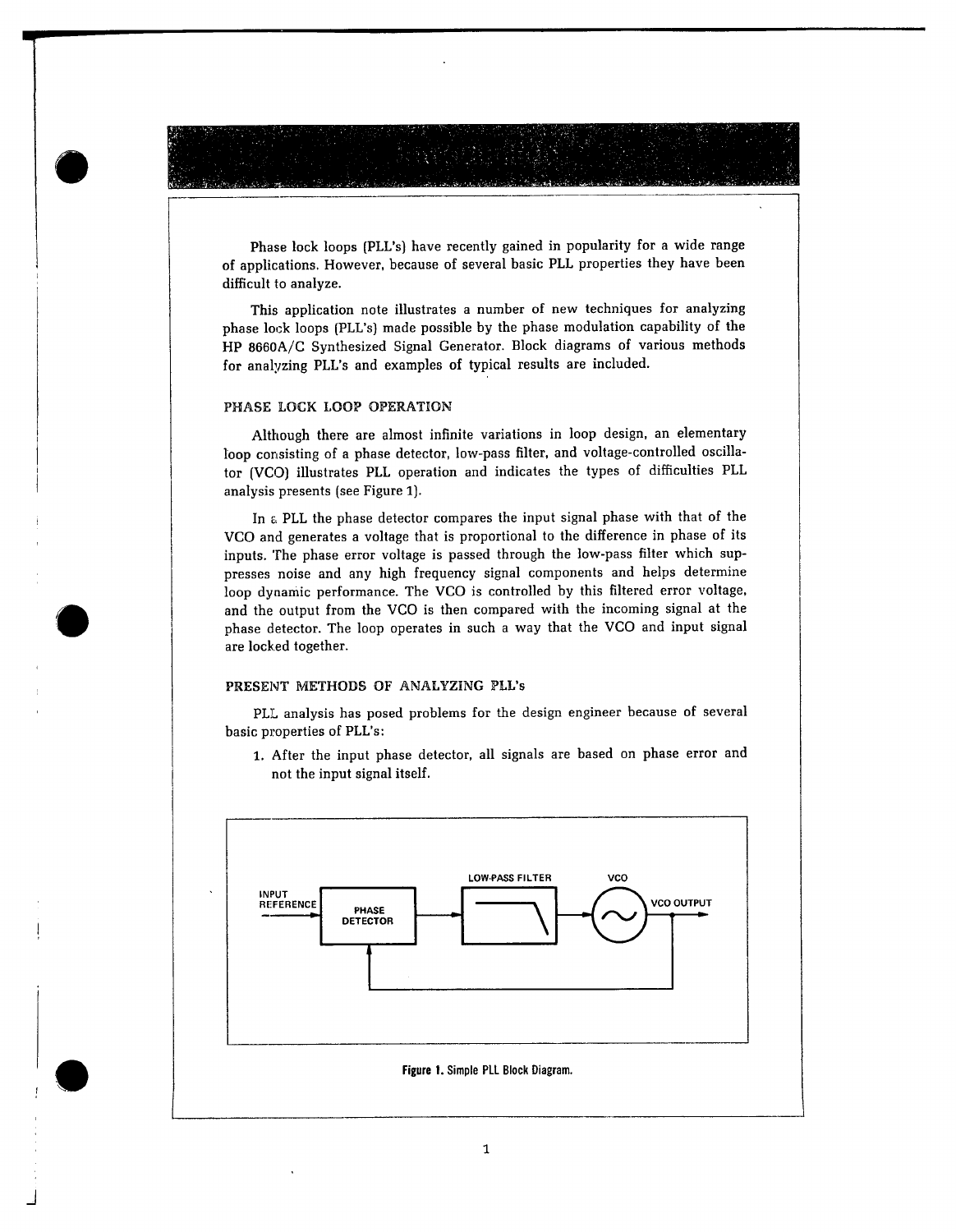- 2. The phase detector must have two input signals to operate. This necessitates that the loop be closed or a second signal be input to the phase detector.
- 3. Since frequency is the derivative of phase, the phase of the VCO is proportional to the integral of the filtered error voltage so the loop has an integrated rather than a linear feedback function.
- 4. Because loop components such as the phase detector are often non-linear. input signals with varying peak phase deviation cause varying loop responses.

Several different techniques are presently used to analyze PLL's. One technique is to frequency modulate the input signal and monitor the resulting voltage into the VCO. This technique is extremely useful when the PLL is being used as a frequency demodulator, but for other applications it is necessary to assume that the VCO has constant gain that is independent of modulation rate or signal amplitude. Since the modulation index in FM is dependent on modulation rate, when FM is used phase deviations can become large enough to cause the loop to operate in non-linear regions.

Other techniques involve inserting signals into the loop and analyzing the resulting response. This method must be used with care since the circuitry for injecting the test signal can alter loop performance. Techniques that involve analyzing each element separately are valuable when diagnosing faulty loop operation but loop interactions can be difficult to predict accurately.

The use of phase modulation does not reduce the value of these techniques but does offer unique capabilities that greatly enhance a design engineer's ability to easily and effectively analyze PLL.

### VALUABLE 8660A/C CAPABILITIES

The 8660A/C makes PLL analysis easier and more accurate. Because of the 8660's wide frequency coverage and crystal stability, even narrow bandwidth PLL's with center frequencies from 1 to 2600 MHz can be analyzed without drift problems. The 8660's output is frequency coherent with its reference (output frequency is a direct multiple of the reference) which has definite advantages when a phase demodulation system is desirable.

Phase modulation is very desirable when analyzing PLL's because a constant peak phase deviation is maintained independent of the modulation frequency. With either the 86634A or 86635A Modulation Sections and either the 86602B Option C02 or 86603A Option 002 RF Sections, the 8660A/C provides high performance phase modulation capability. The 86634A modulation plug-in allows modulation at rates from dc to 10 MHz, while the 86635A modulation plug-in allows FM as well as phase modulation at rates from dc to 1 MHz.

A calibrated signal level, such as the 8660 offers, is very desirable when testing a PLL whose frequency response is dependent on input amplitude.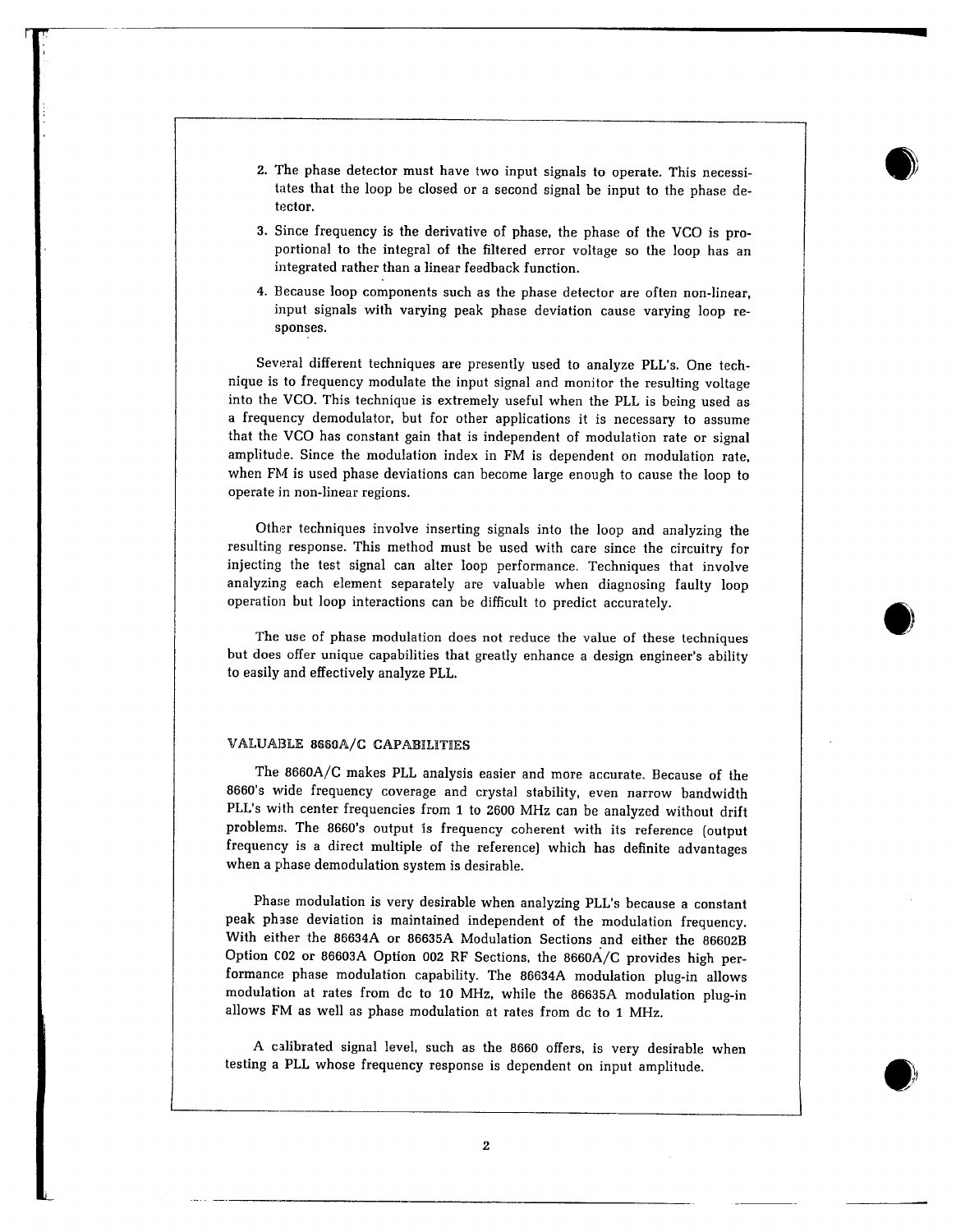## PLL MEASUREMENTS POSSIBLE WITH THE 8660A/C

Using the 8660 with phase modulation it is possible to determine many loop characteristics. Three major characteristics readily evaluated are:

- 1. Closed loop frequency response\*-both amplitude and phase.
- 2. Closed loop transient response for step changes in phase.
- 3. Phase detector linearity and gain.

A section outlining test methods used to obtain each of these characteristics is included.

\* In this application note the term "frequency response" denotes VCO peak phase deviation variation with modulation rate.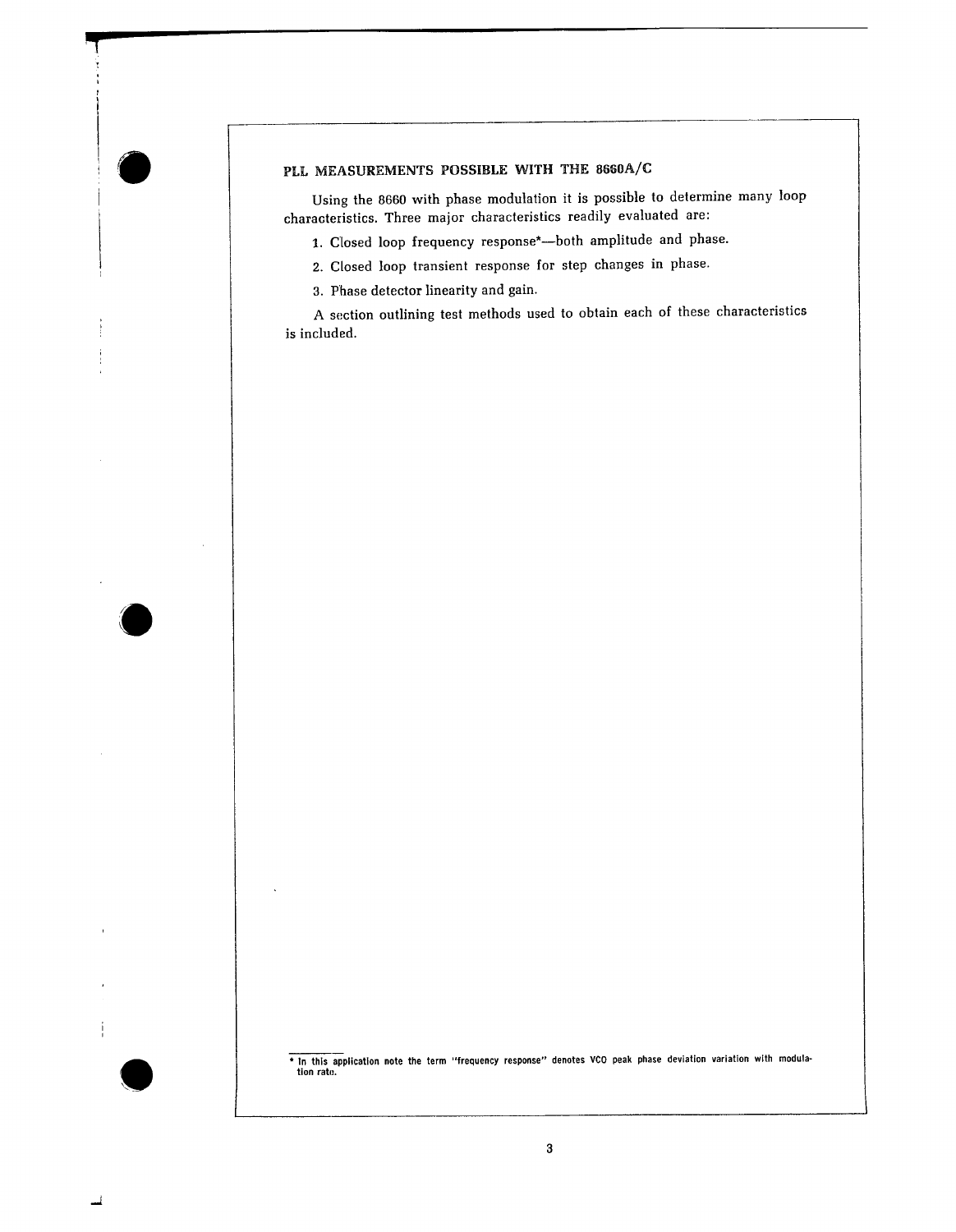There are several methods available which use phase modulation to obtain PLL frequency response information. The choice of which method to use will necessarily depend on the PLL to be tested, the information desired, and the equipment available. Several methods will be covered in detail in the following pages.

| <b>Technique</b>                   | <b>Major Equipment</b><br>Required                                                                                                                                                                                  | <b>Possible Test</b><br>Rates                           | <b>Comments</b>                                                                                                                                                          |
|------------------------------------|---------------------------------------------------------------------------------------------------------------------------------------------------------------------------------------------------------------------|---------------------------------------------------------|--------------------------------------------------------------------------------------------------------------------------------------------------------------------------|
| Low Frequency<br>Spectrum Analyzer | 2 HP 8660 Synthesized<br>Signal Generators*<br>1 Phase Detector<br>(Example HP 10514A Mixer)<br>1 Oscilloscope<br>(Example HP 1700B)<br>1 Low Frequency<br>Spectrum Analyzer<br>(HP 3580A, HP 141T/<br>8556A/8552B) | 5 Hz to 300 kHz                                         | Swept Display of amplitude<br>response. Almost instanta-<br>neous display - ideal for<br>visualizing response while<br>making loop adjustments.<br>Good noise rejection. |
| Gain-Phase Meter                   | 2 HP 8660 Synthesized<br>Signal Generators*<br>1 Phase Detector<br>(Example: HP 10514A Mixer)<br>1 Oscilloscope<br>(Example: HP 1700B)<br>1 HP 3575A Gain-Phase Meter<br>1 Test Oscillator<br>(Example: HP 651B)    | 1 Hz to 10 MHz                                          | Phase as well as amplitude<br>information.                                                                                                                               |
| RF Spectrum Analyzer               | 1 HP 8660 Synthesized<br>Signal Generator<br>1 RF Spectrum Analyzer<br>(Example: HP 141T/<br>8553A/8552B<br>1 Test Oscillator<br>(Example: HP 651B)                                                                 | <b>Resolution of</b><br>spectrum analyzer<br>to 10 MHz. | Minimal equipment require-<br>ment. Visual display of am-<br>plitude response.                                                                                           |

### Summary of PLL Frequency Response Test Methods

\* One of the 8660's could be replaced with an 8640 Signal Generator. See Appendix.

### USING A LOW FREQUENCY SPECTRUM ANALYZER

The system illustrated in Figure 2 can be used to obtain a swept display of PLL amplitude versus frequency response. This makes it extremely valuable for monitoring the PLL frequency response while making adjustments on the loop. It can be effectively used to analyze PLL's at rates from 5 Hz to 300 kHz depending on which spectrum analyzer is used.

man san an an San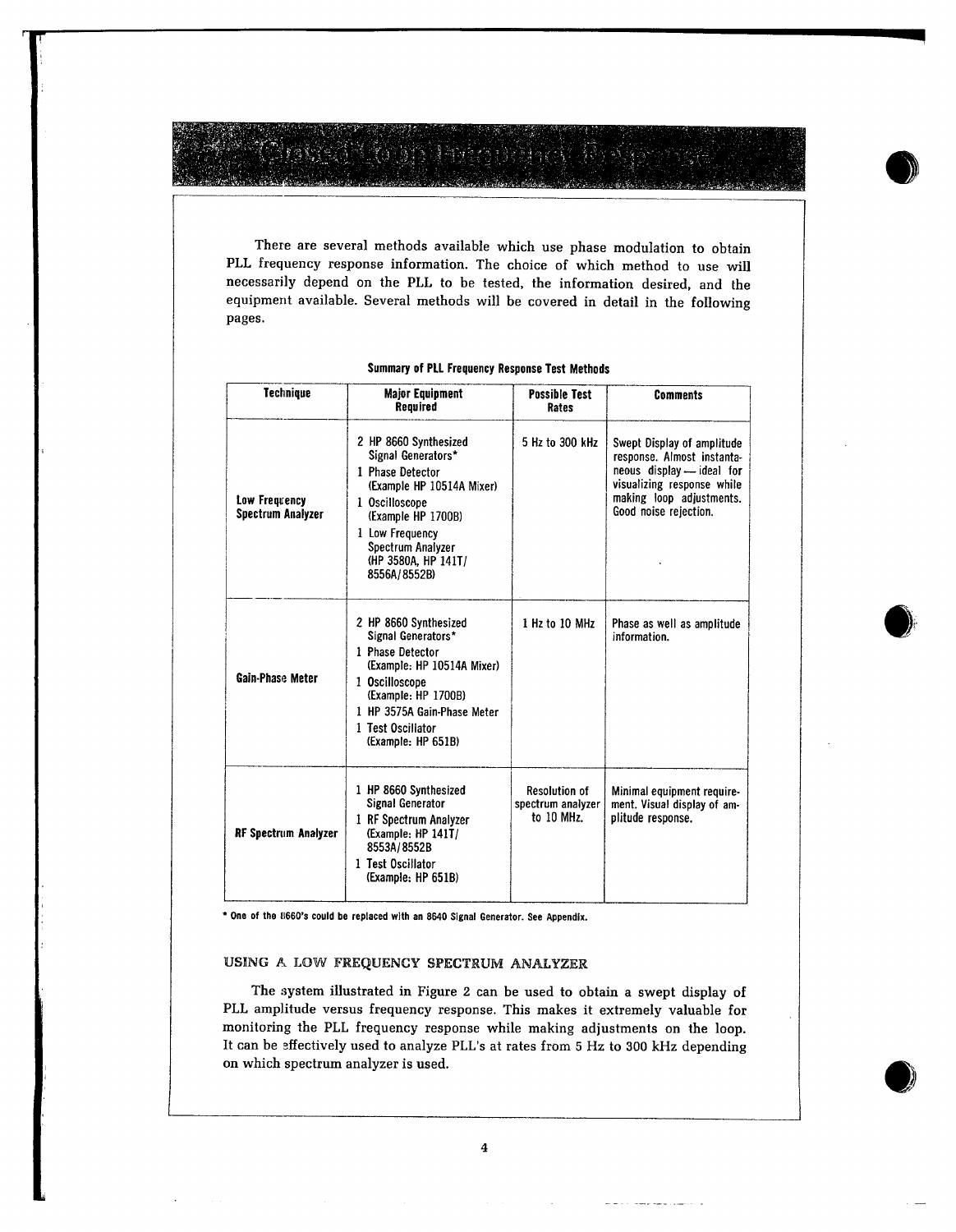

Figure 2. PLL Analysis Setup Using a Low Frequency Spectrum Analyzer.

## Operation

In this test setup the spectrum analyzer's tracking generator output is used to phase modulate 8660  $#1$  at rates from as low as 5 Hz to some frequency higher than the PLL bandwidth. The modulated RF output from this 8660 is applied to the input of the PLL under test. This causes a phase error to which the loop attempts to respond by modulating the VCO. 8660 #2 and phase detector #2 act as a phase demodulator. The VCO output is demodulated and the frequency response on a linear frequency scale is displayed on the spectrum analyzer (see Figure 3).



Figure 3. PLL Frequency Response Obtained Using the Test Setup Shown in Figure 2.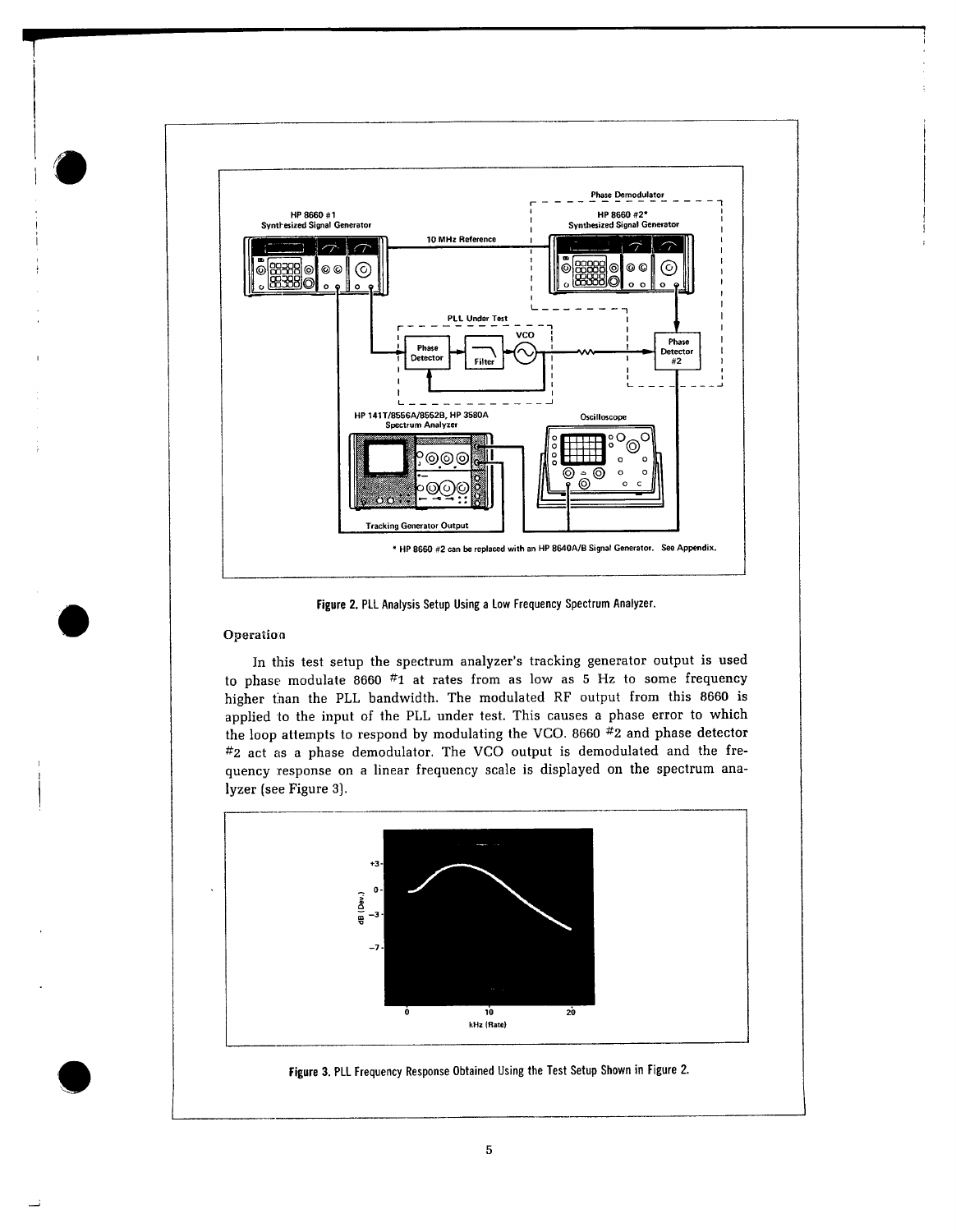#### **Measurement Procedure**

- 1. With the modulation off in both 8660's connect the equipment as shown in Figure 2. Both 8660's must be connected to the same frequency reference to ensure frequency coherence. The resistor shown in Figure 2 is necessary to ensure that the VCO and PLL phase detector operation is not affected by connection of the test circuit.
- 2. Set 8660  $#1$  to the input frequency of the PLL and 8660  $#2$  to the corresponding VCO frequency. The phase relationship between 8660 #2 and the VCO must be adjusted so that phase detector  $#2$  operates in its most linear region. This is accomplished by stepping 8660  $#2$  up 1 Hz in frequency (2 Hz for RF frequencies above 1.3 GHz) and quickly stepping it back again while monitoring the output of phase detector  $#2$ . This results in a momentary sweep of the phase detector's phase/amplitude characteristic. By repeating this process several times it is possible to operate in the middle of phase detector  $\#2$ 's operating range. This point is reached when the dc output from phase detector  $\#2$ corresponds to that of the center of the phase detector's range.\*
- 3. Turn on the phase modulation on 8660  $#1$  and adjust deviation low enough to ensure that both the PLL under test and the phase detector demodulator are operating in their linear regions. For a mixer such as the HP 10514A (dc to 500 MHz) this is less than 30 degrees peak. If the loop under test has significant peaking, use a small deviation to ensure that gain compression does not occur. Remember, if the VCO output frequency is a multiple of the input frequency, the VCO deviation may also be multiplied thus requiring reduced input deviation to maintain linear operation.
- 4. Adjust the spectrum analyzer for a convenient display.
- 5. Many PLL's are sensitive to input amplitude variations so it may be desirable to test the PLL at various input amplitudes (see Figure 4).

\* It may be necessary to repeat this procedure periodically to maintain the proper phase relationship between the VCO and 8660 #2 because of phase drift (typically less than a few degrees per minute) between the 8660's.

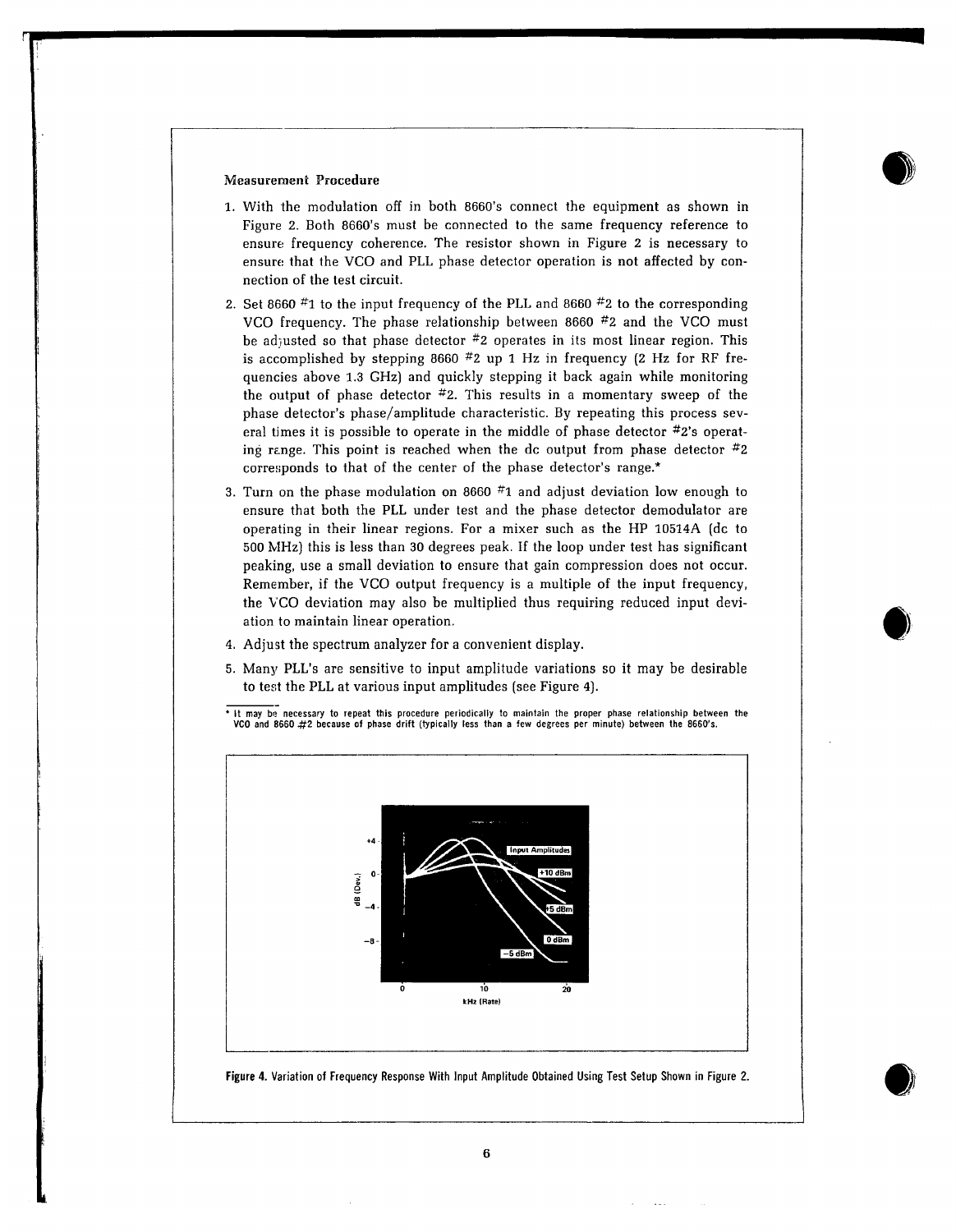

Figure 5. PLL Analysis Setup Using a Gain-Phase Meter.

## USING A GAIN-PHASE METER

Using a gain-phase meter it is easy to obtain phase as well as amplitude response information about the PLL under test. The test setup is very similar to that using a low frequency spectrum analyzer except that an audio oscillator and gain-phase meter replace the spectrum analyzer (see Figure 5).



Figure 6. Typical Phase Shift of 8660  $\phi$ M Measured from Modulation Section Input to RF Section Output.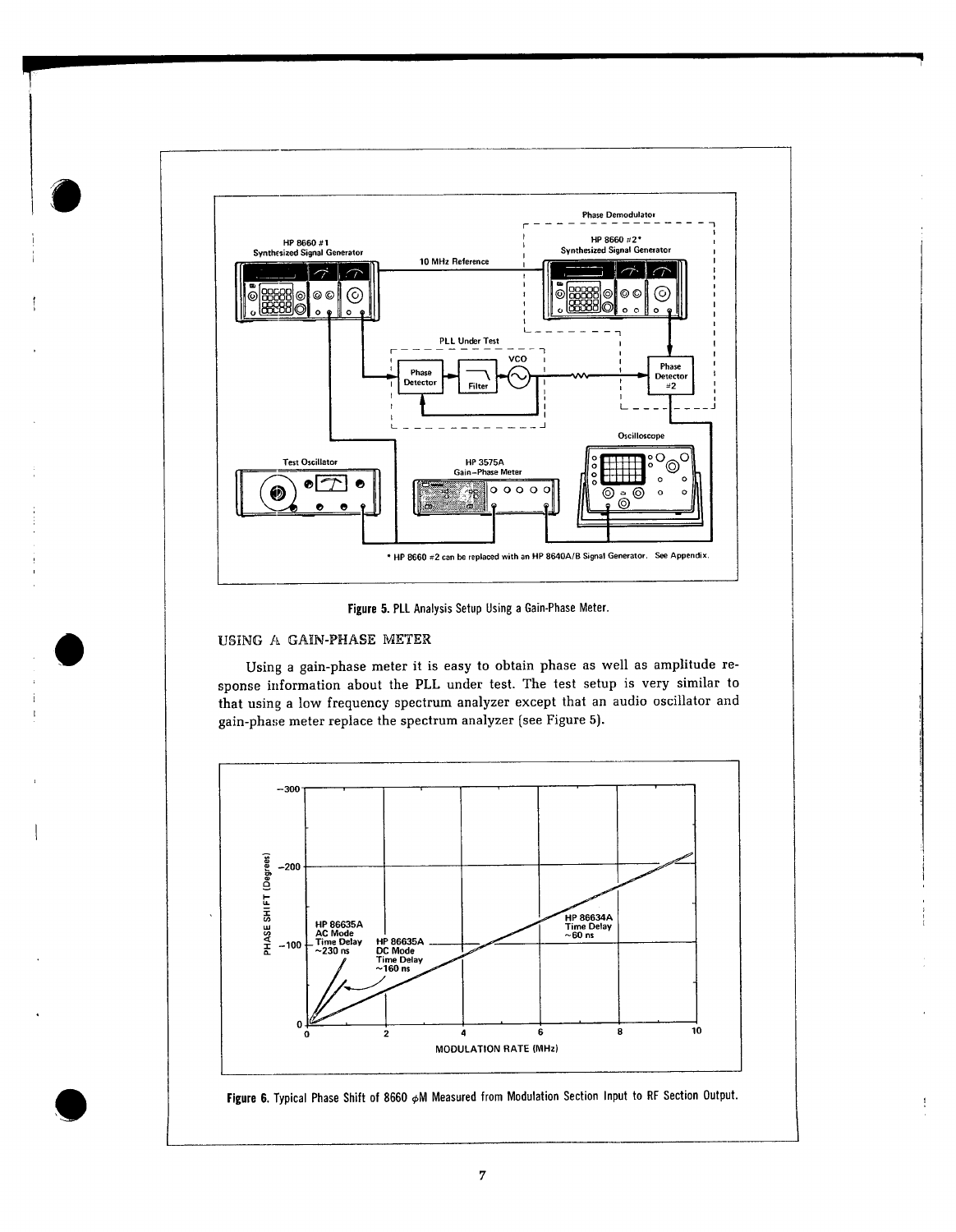#### Operation

This test setup is very similar in operation to the system using a low frequency spectrum analyzer except that this test setup yields phase as well as amplitude information.

Using a Gain-Phase Meter allows measurements to be made at rates from 1 Hz to 10 MHz. The phase information that results is the difference between the modulation at the input of 8660 #1 and at the output of the PLL. At low frequencies the phase shift due to the 8660 is extremely small and increases as it approaches the modulation section bandwidth. This phase shift at high rates due to the 8660 can be accounted for by first taking calibration readings with the PLL out of the circuit and then subtracting these readings from those taken with the PLL in the circuit.

The digital display of the HP 3575A Gain-Phase Meter makes it convenient to rapidly make a point-by-point plot. For a swept phase amplitude display an XY plotter could be used with the HP 3575A or a network analyzer such as the Model 8601A/8407A or Model 3040A could be used.

Since the filtering previously provided by the spectrum analyzer's IF filter is not available with the HP 3575A Gain-Phase Meter, more attention must be given to measurement system signal-to-noise ratio. Power-line interference can significantly affect both amplitude and phase measurements if steps are not taken to reduce it (such as using a common power line receptacle, using short interconnecting cables, etc.).

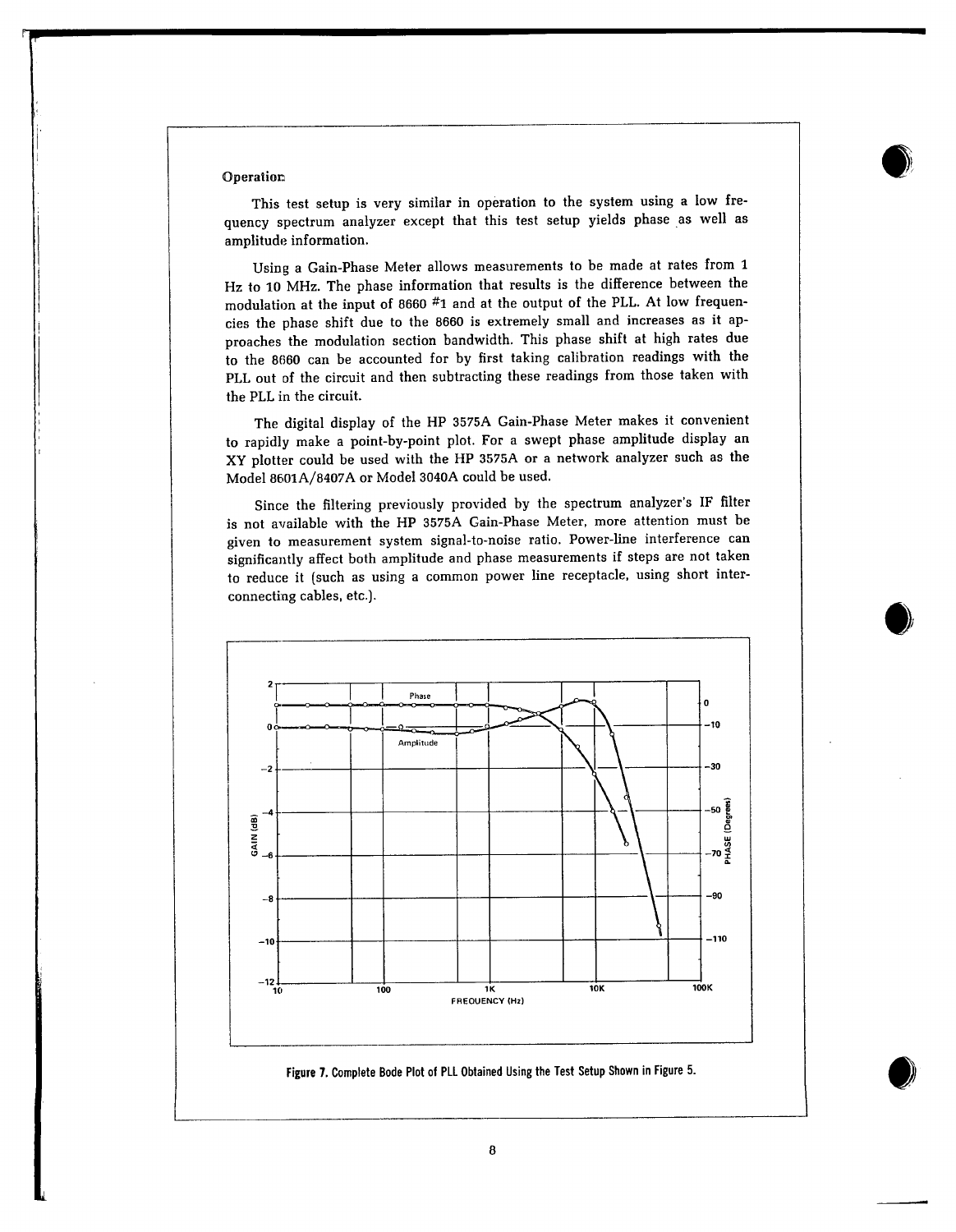#### **Measurement Procedure**

The procedure for this setup is similar to that using a low frequency spectrum analyzer (page 6) with one minor exception. For certain phase detectors such as mixers it is possible to operate on a positive or negative slope which results in a 180° phase difference. This condition is indicated by an extra 180° phase shift. This shift can be eliminated by repeating the step-up, step-down process as necessary or by inverting the gain-phase meter phase reference switch.

## USING AN RF SPECTRUM ANALYZER

This method of obtaining frequency response is extremely useful because few instruments are required and the test setup is extremely simple (see Figure 8). This method can be used to test loop frequency response at rates up to 10 MHz and is limited at low frequencies only by the resolution of the spectrum analyzer.

#### Operation

In this setup the 8660 is phase modulated using a test oscillator and the PLL frequency response is displayed by the level of the first sideband as the modulation rate is varied.

This technique is possible because in phase modulation the level of the sidebancs is independent of the modulation rate. Also for small modulation deviations (i.e., less than 30°) the amplitude of the first sideband is almost directly proportional to the phase deviation. Thus the first sideband amplitude essentially tracks the closed loop frequency response.

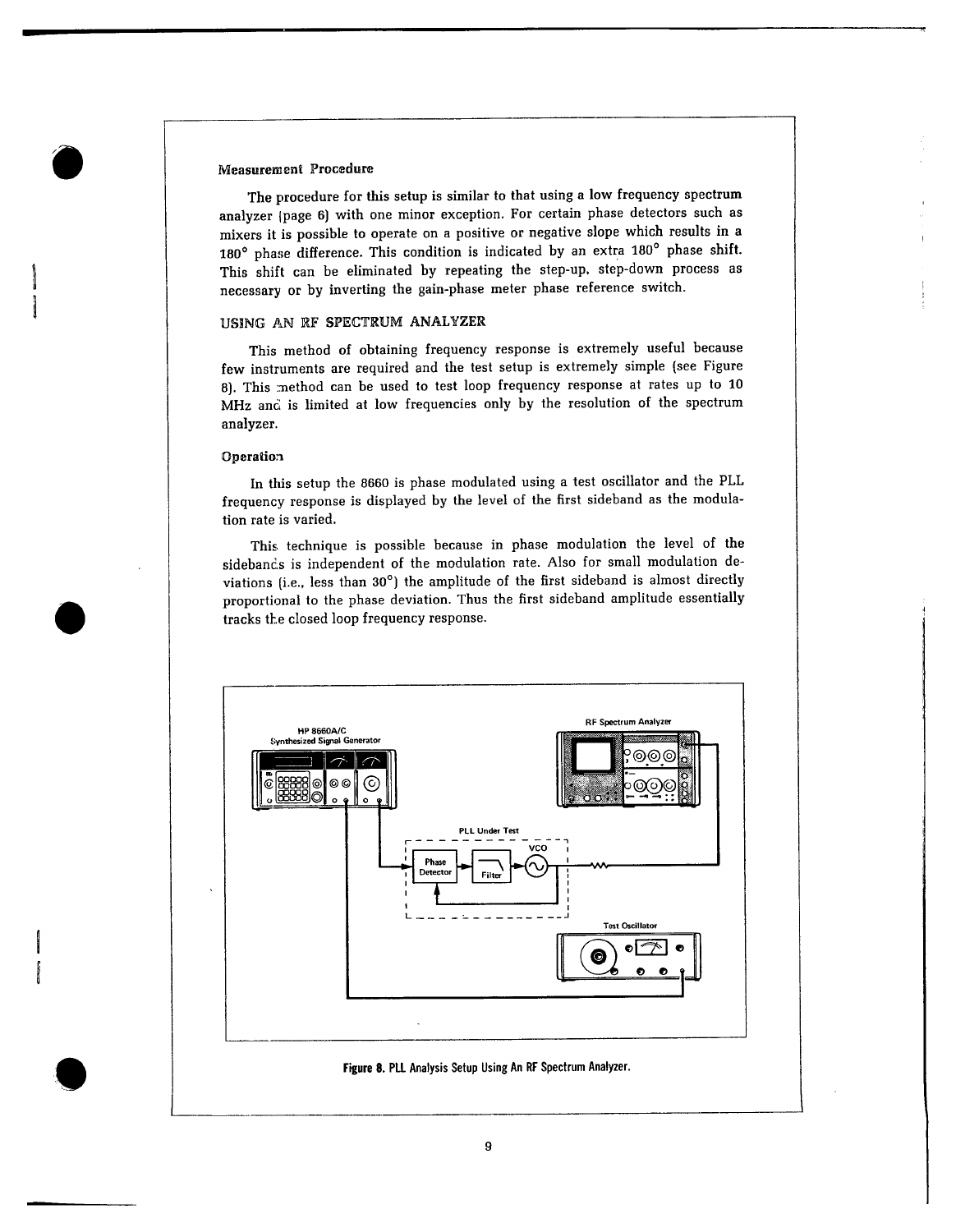

Figure 9. PLL Frequency Response Obtained Using the Test Setup Shown in Figure 8.

## **Measurement Procedure**

- 1. With the 8660 phase modulation on and adjusted for a deviation of less than 30°, adjust the spectrum analyzer to the appropriate scan width and resolution. Tune the analyzer such that the carrier is on the left edge of the display. Since the first sideband carries the frequency response information, adjust the spectrum analyzer's IF attenuation so that this sideband is conveniently positioned vertically on the display.
- 2. If the spectrum analyzer has variable persistence, turn it to maximum and slowly vary the audio oscillator frequency. The resulting display is the PLL frequency response (see Figure 9). If variable persistence is not available, the sideband level could be manually recorded.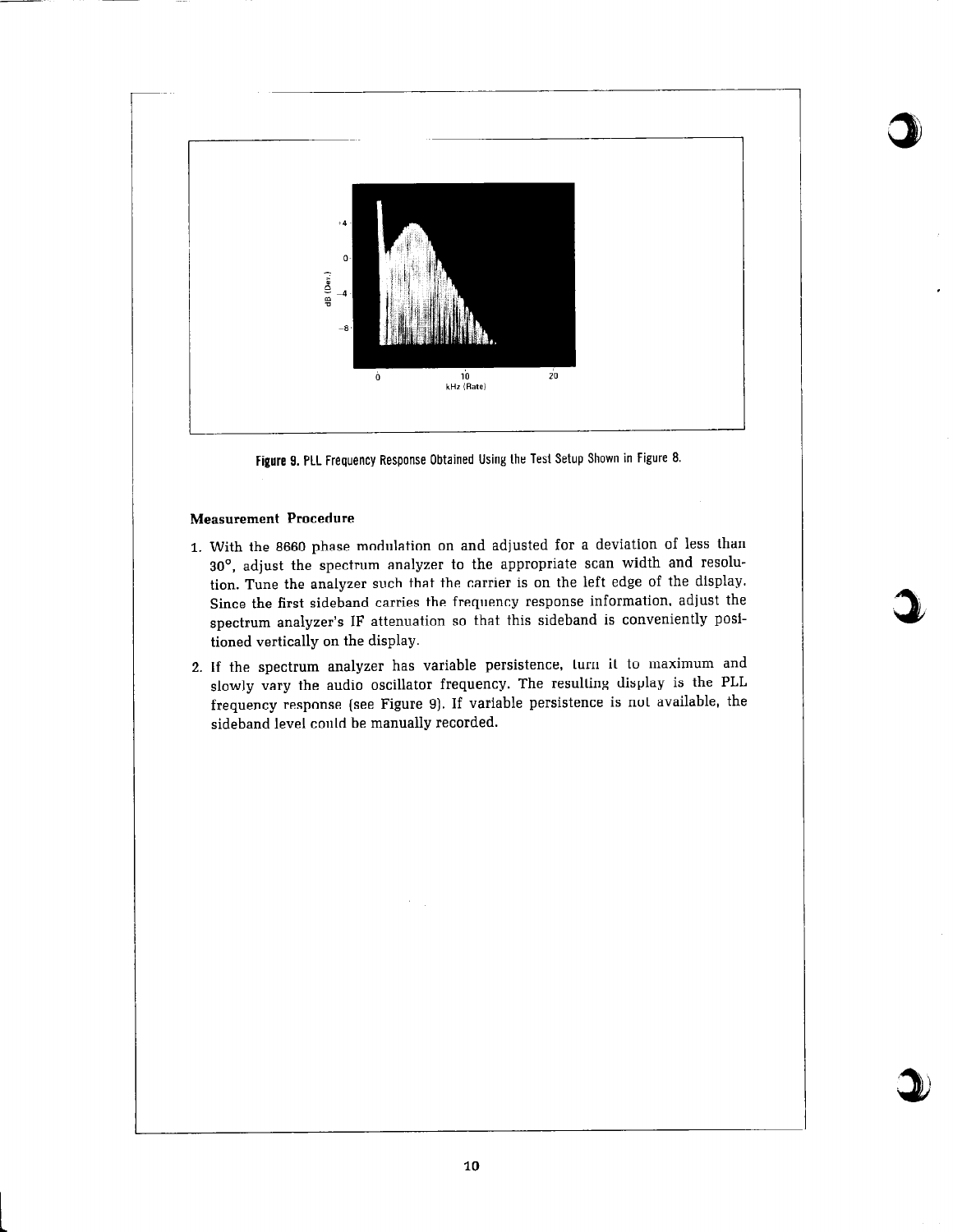In many applications it is desirable to measure a phase lock loop's response to transients in order to determine such parameters as rise time, overshoot, damping factor, etc. The test setup shown in Figure 10 can be used to obtain PLL response for step changes in phase. With calibrated phase modulation the size of the phase steps can accurately be controlled to ensure operation in the linear region of the PLL under test and of phase detector #2.

#### Operation

In this test setup 8660  $#1$  is phase modulated with a square wave which causes the RF output to switch back and forth between two discrete phases. The VCO output is then demodulated and the resulting response to step changes in phase is displayed on the oscilloscope (see Figure 11).

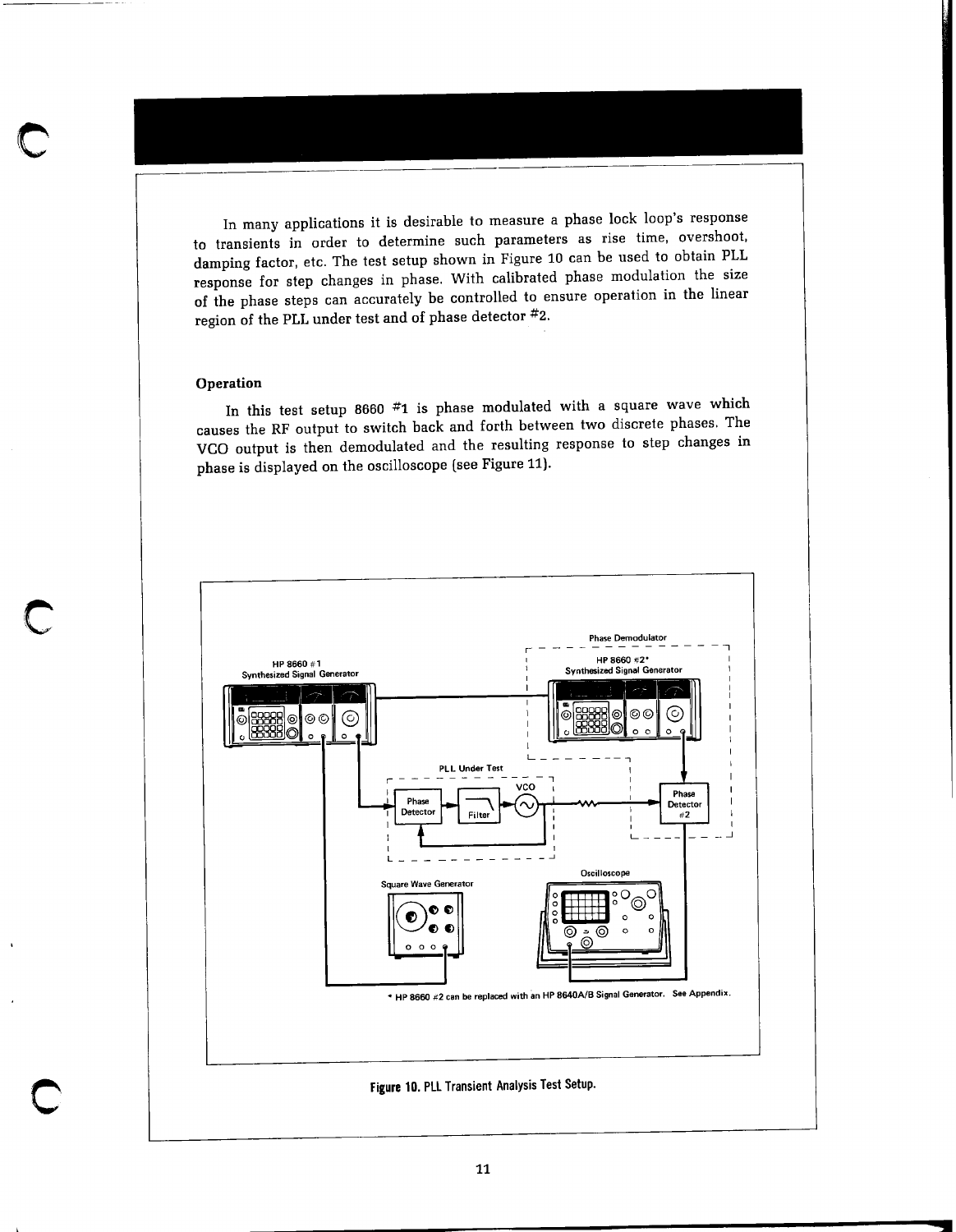

Ÿ

\* The 86634A and 86635A display the peak phase deviation resulting from the negative portion of the input wave-<br>form. Any dc offset affects meter readings.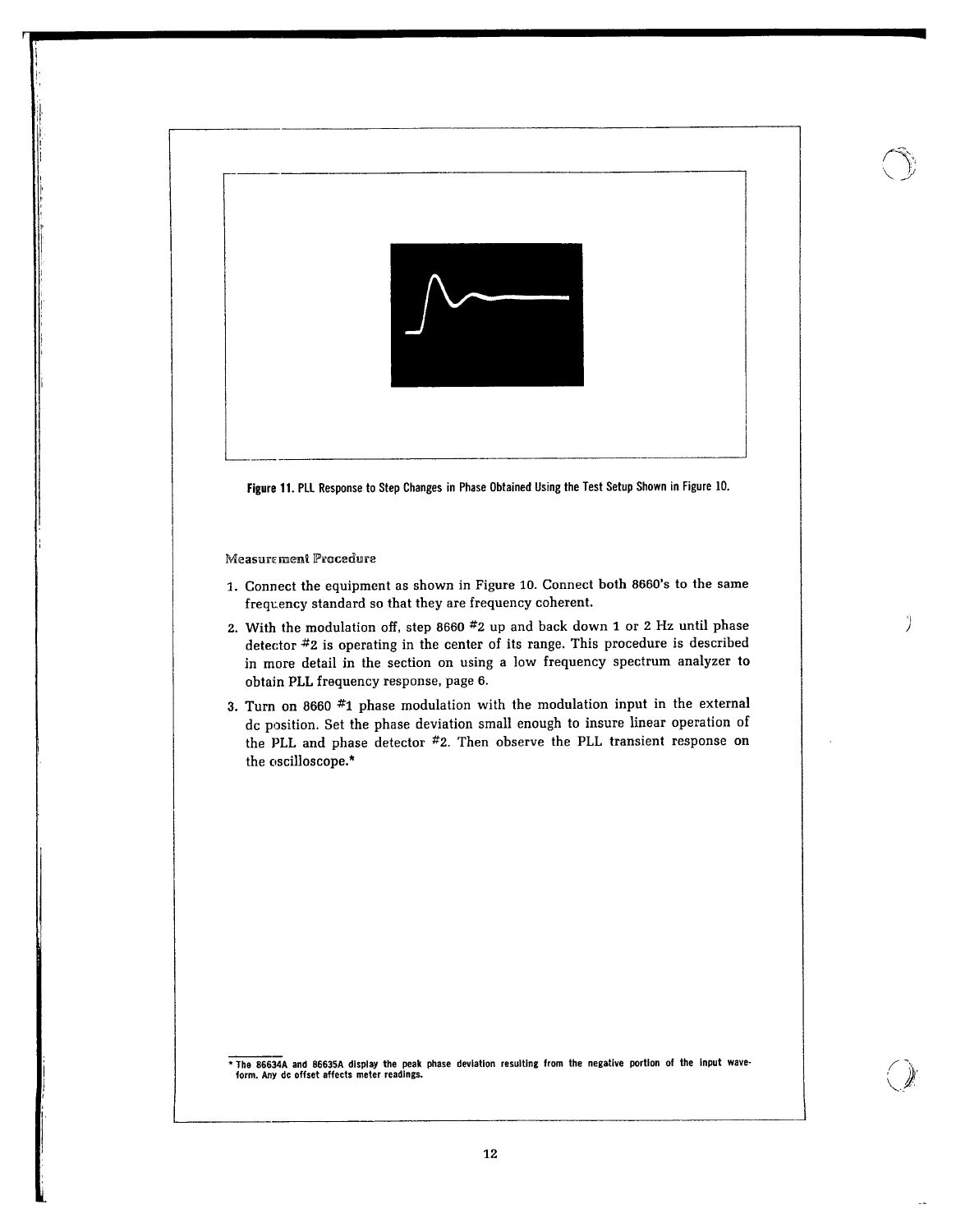

Figure 12. Typical Phase-Frequency Detector Phase/Amplitude Characteristic.

A major element in every PLL and often a difficult one to actually evaluate is the phase detector. Frequently phase detectors can be characterized by offsetting two synthesizers a few hundred hertz, thus sweeping through the phase detector's phase/amplitude characteristic. Although adequate for some phase detectors this method has two serious problems. First, it is often impossible to look at a small section of the phase detector curve in greater detail. Second, and more important, certain types of phase detectors cannot be evaluated at critical points-particularly the popular phase-frequency detectors of the type shown in Figure 12. With this type of detector it is difficult to determine the actual crossover characteristic without phase modulation.



13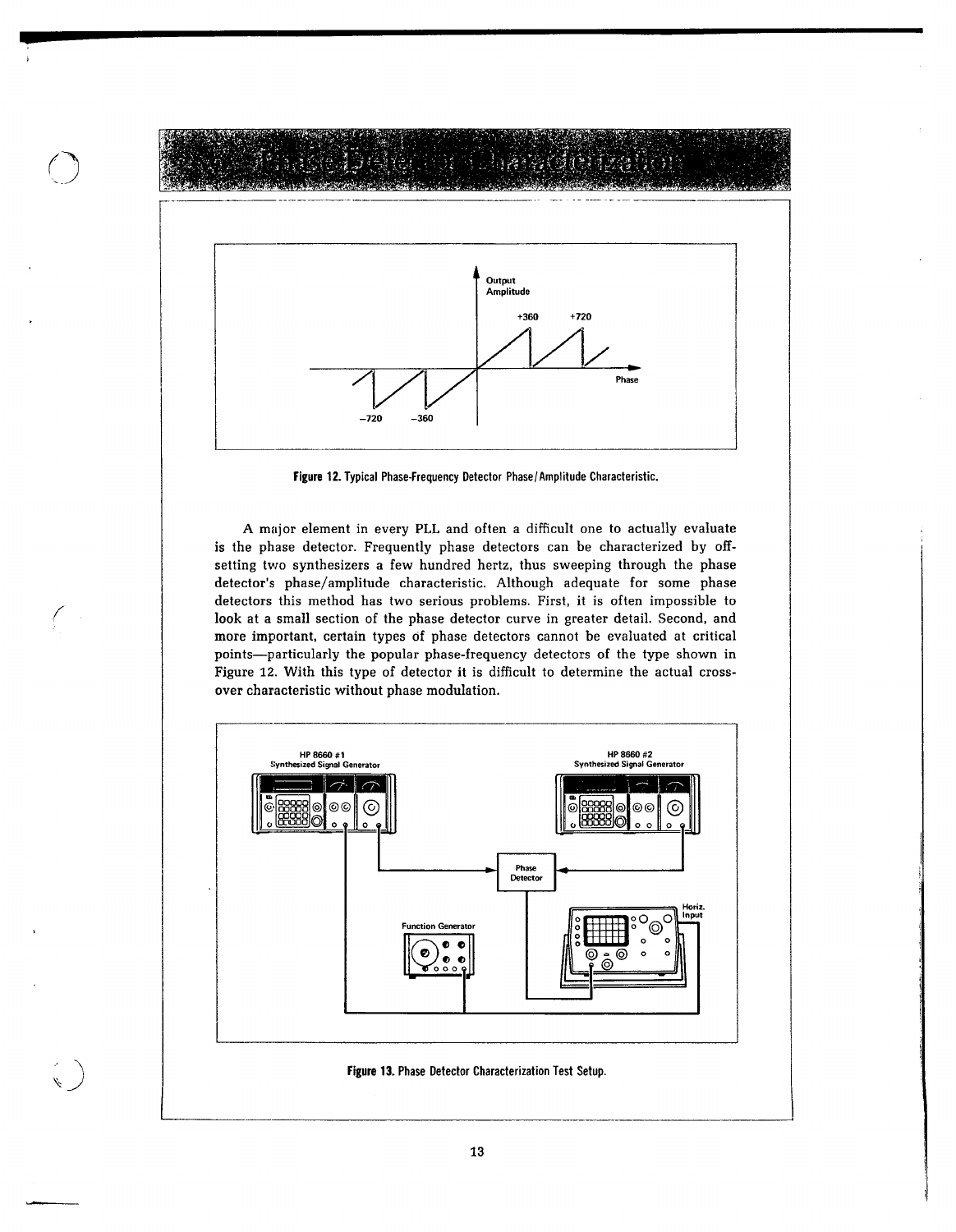

Figure 14. Schmitt Trigger Input Shaper Circuit for TTL Inputs.

#### Operation

By using the test setup shown in Figure 13 and phase modulating 8660  $#1$ with either a triangle wave or sine wave, it is possible to linearly display an amplitude vs. phase curve. The resulting waveform on the oscilloscope is the phase detector response over a selected portion of its characteristic.

### Measurement Procedure

- 1. With the equipment connected as shown, set both 8660's to the same frequency, turn the modulation off, and step 8660 #2 up and back down again until the dc voltage out of the phase detector is reached for that portion of the phase detector characteristic to be analyzed. For phase-frequency detectors such as those shown in Figure 12, it will be necessary to step 8660  $#2$  down first and then back up in order to analyze the region to the left of the crossover point. This procedure is described in more detail in the section on using a low frequency spectrum analyzer to obtain PLL frequency response, page 6.
- 2. If a digital phase detector is tested, a circuit similar to that in Figure 14 could be used to convert the 8660 sine wave to digital pulses.
- 3. With the modulation on, the oscilloscope displays the phase detector characteristic over the region of the input deviation.\* Resolution can be increased by reducing the peak input deviation and increasing the oscilloscope sensitivity.
- \* The 86634A and 86635A meters display the peak phase deviation resulting from the negative portion of the input waveform.



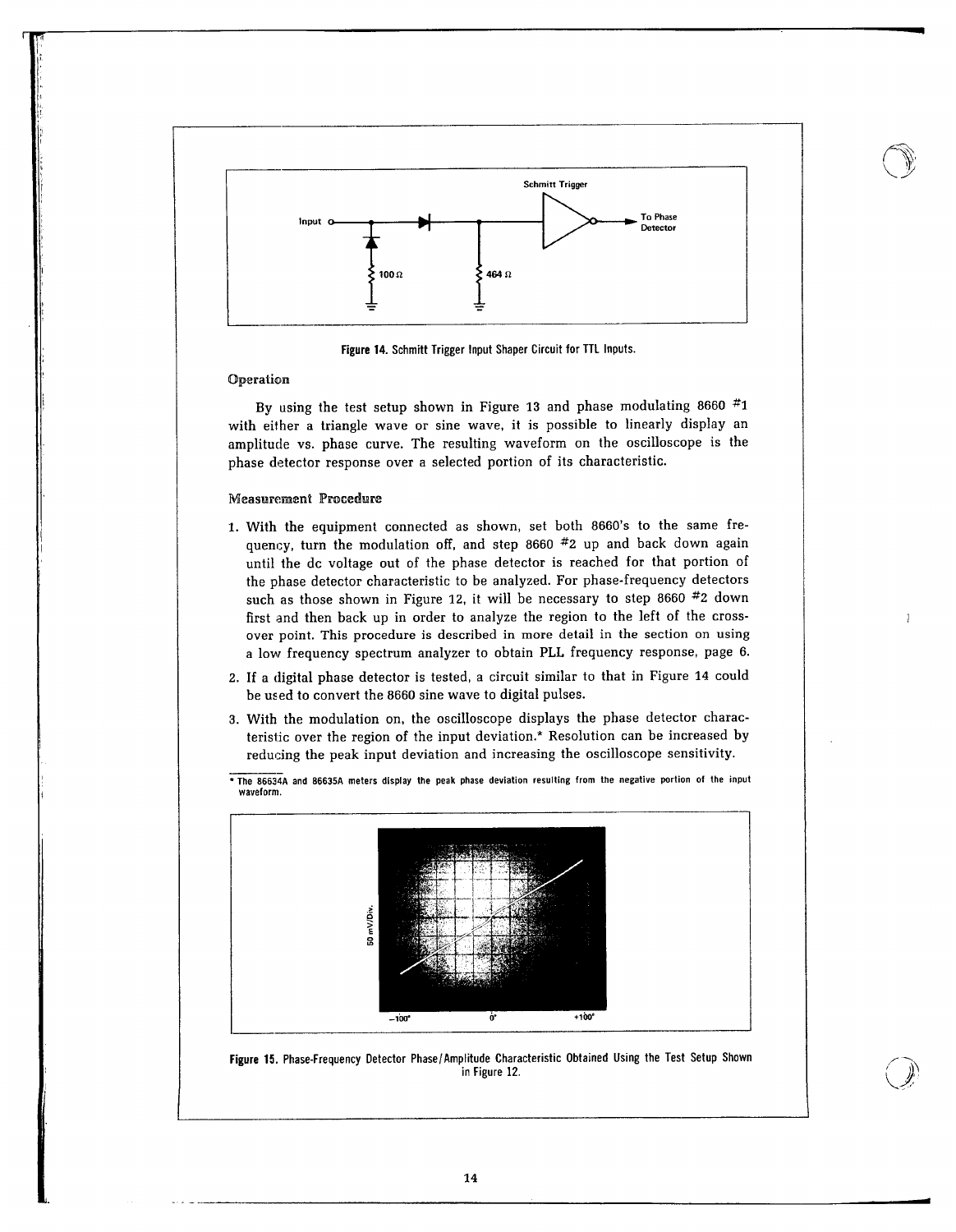Calibrated phase modulation from an 8660 Synthesized Signal Generator opens a new dimension in Phase Lock Loop analysis. As has been shown, phase modulation provides an easy, accurate way to characterize closed loop phase lock loops and phase detectors.

The test setups used in this Application Note were chosen to provide the reader with a clear understanding of the areas of usefulness of phase modulation in PLL analysis. As such they can be easily modified to suit a wide variety of PLL's and can accommodate limited substitution of other test equipment, depending upon the reader's accessibility to the instrument types called out in this discussion. (See Appendix which follows.)

For more information on the uses of phase modulation refer to AN 164-4 "Digital Phase Modulation (PSK) and wideband FM using the 8660A/C Synthesized Signal Generator."

 $\ell$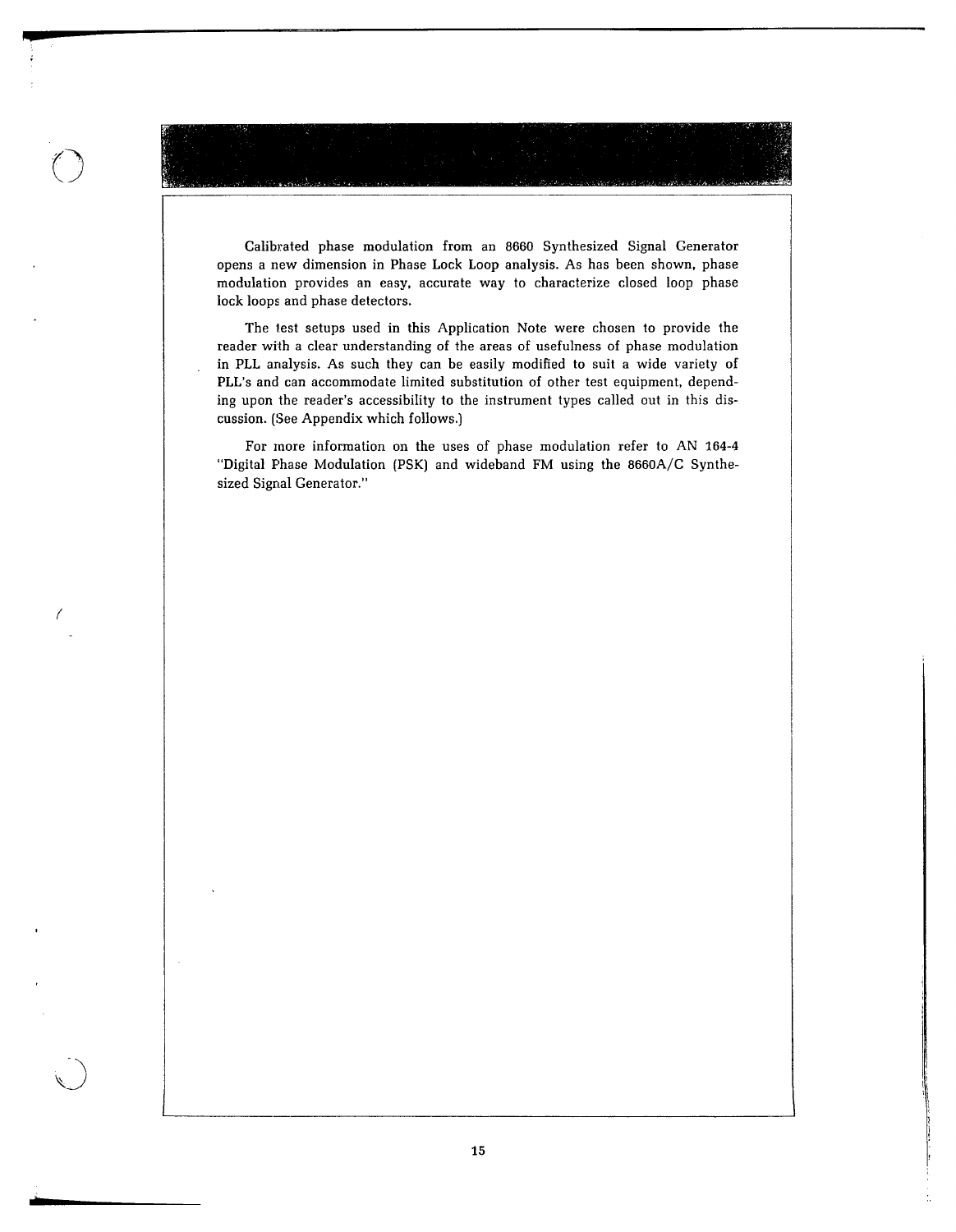It is possible to substitute an 8640A/B Signal Generator\* for 8660 #2 in many of the test procedures previously described by using a double balanced mixer such as the HP 10514A as a phase detector and the FM input to phase lock the 8640 Signal Generator (see Figure 16). This arrangement distorts low-frequency loop readings, can significantly alter transient response measurements, and is slightly less convenient than using two synthesizers; but this method can be quite adequate for testing loops with bandwidths of a few kilohertz or more.

#### Operation

This arrangement is a phase lock loop itself. The double balanced mixer is acting as a phase detector. As the 8640 tends to drift away from the VCO output frequency an error voltage is generated in the mixer that drives the 8640 frequency back to that of the VCO thus maintaining the 8640 output phase locked to that of the VCO.

#### **Measurement Procedure**

- 1. Connect the equipment as shown and set the 8640 Signal Generator FM mode to dc, the FM vernier fully clockwise, the FM peak deviation to the widest permissible, and turn the counter lock off if using an 8640B.
- 2. Adjust the 8640 Signal Generator to exactly the same frequency as the VCO and use the fine tune to adjust the mixer output to zero volts dc.
- 3. Adjust the FM range selector to the smallest setting that allows lock and convenient measurements. While reducing the FM deviation range setting adjust the fine tune to maintain the mixer output at zero volts dc. Reducing the FM

\* Many RF signal generators with dc coupled FM could also be used.



. . . . . .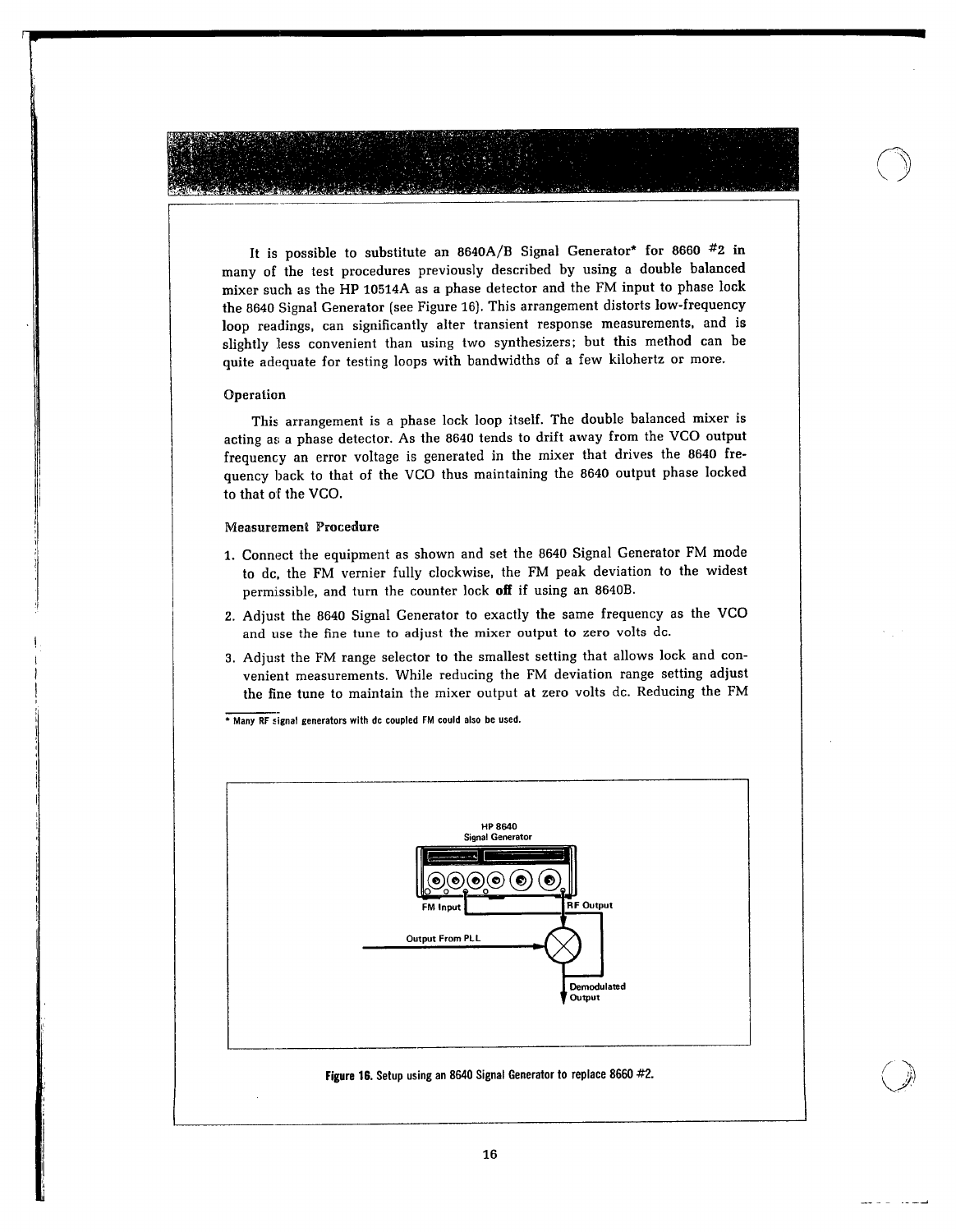

Figure 17. Pl.L. Frequency Response Display Using An 8640 Signal Generator and Mixer as the Demodulator.<br>Compare with Figure 3.

deviation setting reduces loop bandwidth thus reducing measurement distortion. Periodically the fine tune must be adjusted to compensate for system phase drift and to maintain the mixer in its linear range.

4. The 8660 phase modulation can now be turned on and measurements taken.